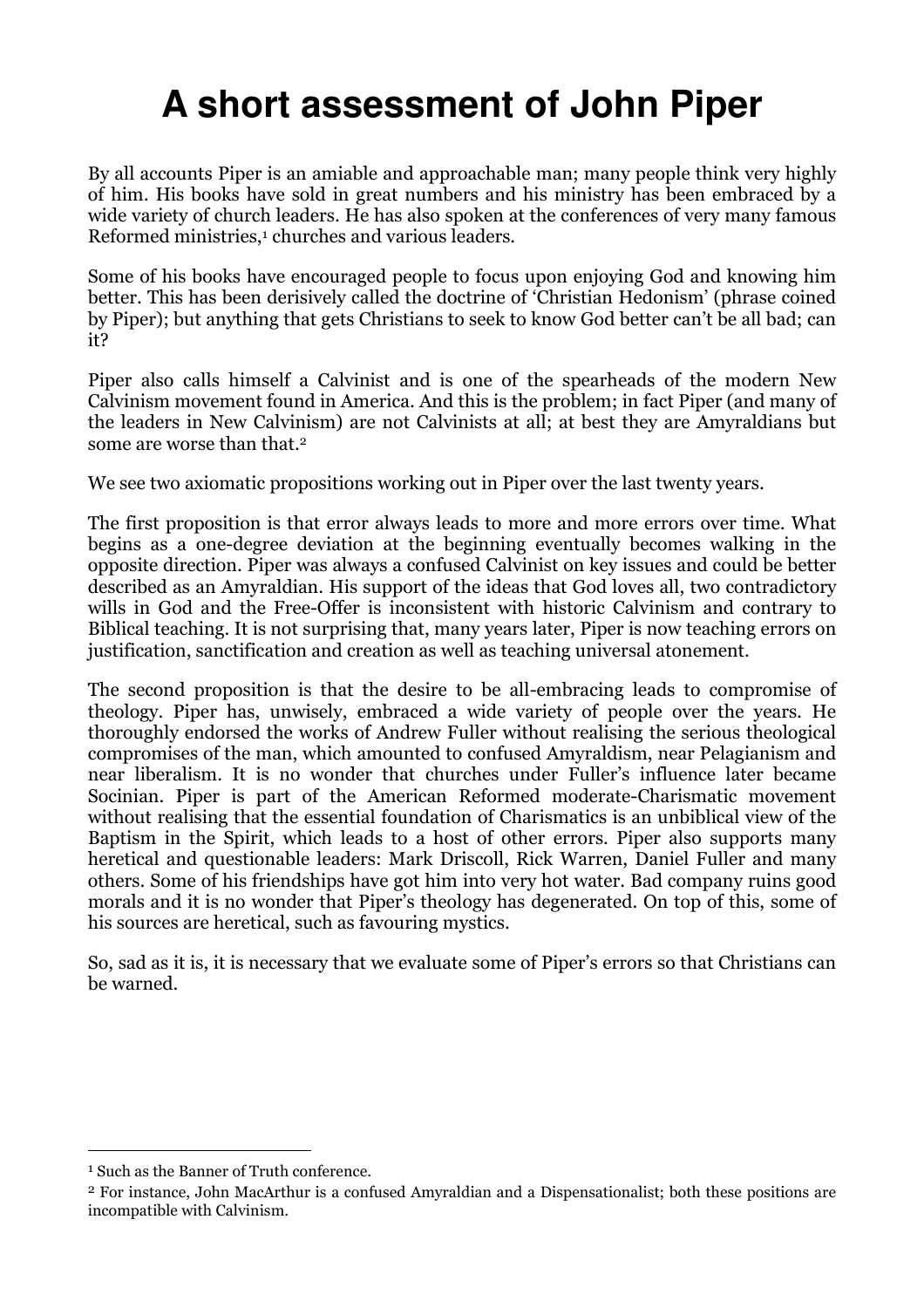- Piper majored in literature and minored in philosophy at Wheaton College (1964- 1968). He studied Romantic Literature with C. S. Kilby, a CS Lewis scholar. This cemented his love of poetry and poetic expression, found in his flowery writings.
- Piper completed a Bachelor of Divinity degree at Fuller Theological Seminary (1968- 1971). Fuller is a liberal institution, which denies the inerrancy of the Bible. Here he was very impressed by Daniel Fuller, whom he described as the most influential living teacher in his life. [Fuller denies justification by faith; he wrote: 'I would say that Moses was justified by the work, or obedience, of faith.... (There are) many passages in Scripture in which good works are made the instrumental cause of justification.<sup>3</sup> He claimed that Calvin had to twist Scripture in order to prove justification by faith.]
- Piper did his doctorate at the University of Munich in West Germany (1971-1974).
- He went on to teach Biblical Studies at the liberal Bethel College in St. Paul, Minnesota  $(1974 - 80)$ .
- In 1980 Piper became the senior pastor of Bethlehem Baptist Church in Minneapolis.

Already we can see dangerous influences working upon the young Piper. Note that his favourite teacher taught a denial of Biblical justification, as well as confusion on law and Gospel. Piper says of Fuller, 'His major work, The Unity of the Bible...., is explanatory background to most of what I write.<sup>'4</sup>

# Piper's support of questionable people

### **Authors that Piper quotes favourably**

- Andrew Fuller Near-liberal Amyraldian. See later and also see my book, 'The Problem of Fullerism'. [Piper: 'I am working on Andrew Fuller for the Pastors' Conference [2007]. Andrew Fuller was the major ropeholder for William Carey and a very shrewd "understander" of Calvinism in his eighteenth-century day.'5]
- Dietrich Bonhoeffer liberal theologian who was executed for his involvement in an assassination attempt on Adolf Hitler. <sup>6</sup>
- Dallas Willard leader in the mystical spiritual formation movement.7
- G.K. Chesterton -Roman Catholic author.<sup>8</sup>
- Richard Foster former Quaker and mystic; promoter of Roman Catholic mysticism into evangelical circles.<sup>9</sup>
- CS Lewis Roman Catholic, semi-mystic, Cambridge Medievalist literature professor. Piper's church has a course entitled: 'Live Like a Narnian: Christian Discipleship in C.S. Lewis.' The Narnia Chronicles are not so much Biblical but are centred upon the characteristic symbolism of the seven planets of medieval cosmology and astrology;

<sup>3</sup> Fuller, A Response on the Subjects of Works and Grace, 79. Quoted from John W. Robbins; Pied Piper. The Trinity Review.

<sup>4</sup> Daniel P. Fuller, A Response on the Subjects of Works and Grace, Presbuterion: A Journal for the Eldership, Volume IX, Numbers 1-2, Spring-Fall 1983, 76.

<sup>5</sup> A 'Conversation with the Pastors' (September 29, 2006); 2006 Desiring God National Conference.

<sup>6</sup> Piper; When I Don't Desire God, p90.

<sup>7</sup> Piper; When I Don't Desire God, p119. This is a channel through which mystical contemplative prayer is entering the church.

<sup>8</sup> Piper; When I Don't Desire God, p196.

<sup>9</sup> Piper; When I Don't Desire God, p192-3.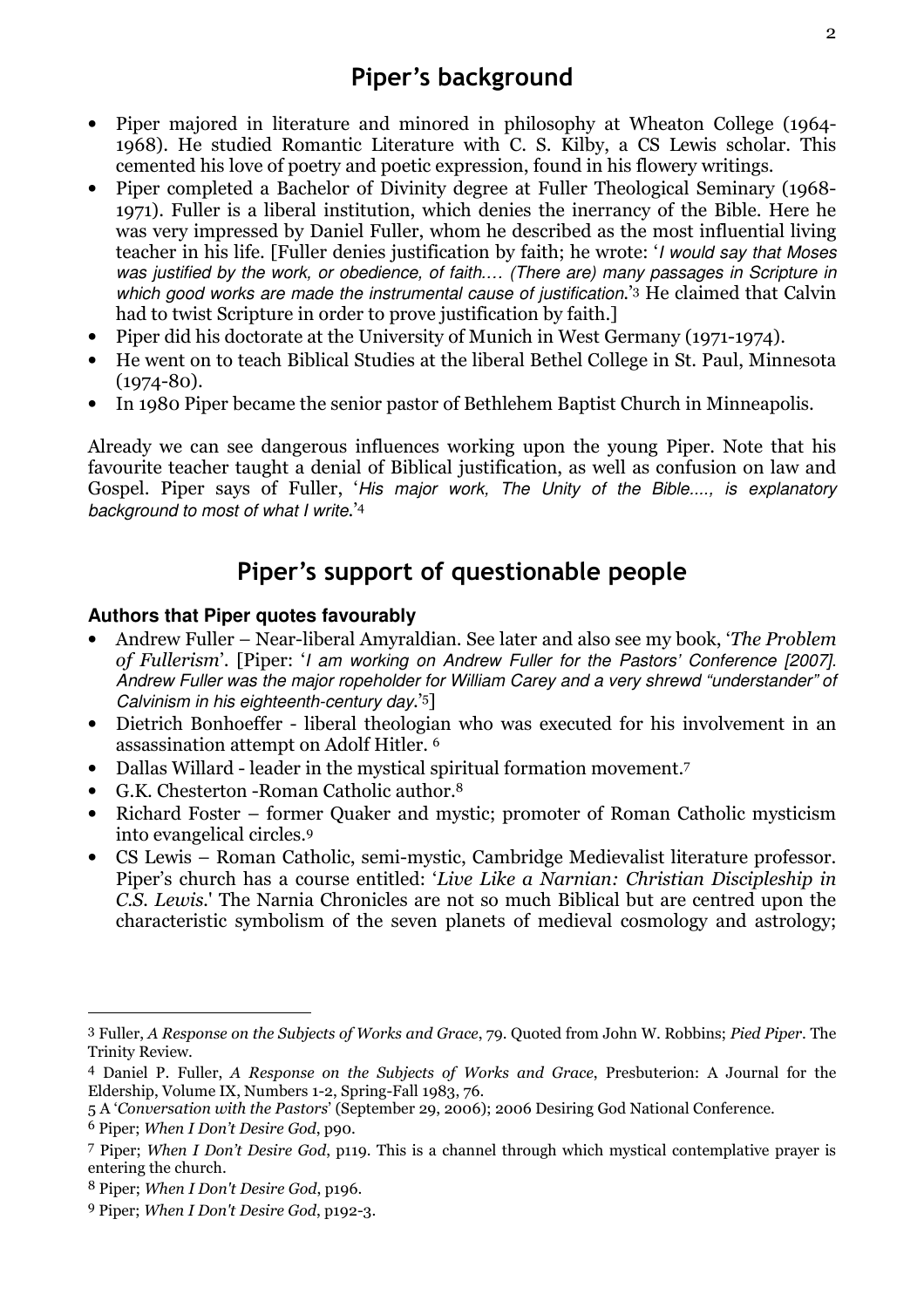'spiritual symbols of permanent value' (Lewis).10 This is an unbiblical portrayal of mystical Christianity.11 Lewis' book, Weight of Glory, had great influence Piper when he was young. [In this book Lewis criticised people who denied the value of the self-interested pursuit of joy, averring that Christians had a duty to be as happy as possible. (Ring any bells? See Christian Hedonism later).]

- Doug Wilson Federal Vision teacher (a major heresy which teaches salvation by works within a Presbyterian covenant).
- Tim Keller promoter of Emergent/Contemplative Spirituality; supporter of Willow Creek, various false teachings, including denial of a young earth.
- Beth Moore promoter of Contemplative Prayer; supporter of Romanism. Piper, '*I'm* happy to learn from Beth Moore.'<sup>12</sup>

# **Leaders he associates with**

- Rick Warren [Pastor, Saddleback Church] Pelagian false teacher; promotes Romanism and the Emergent Church<sup>13</sup>. Piper, 'At root I think he is theological and doctrinal and sound.<sup>'14</sup> Piper invited Warren to the *Desiring God Conference* 2010 but Warren later backed out but sent a video instead.
- Mark Driscoll foul mouthed, compromised, authoritarian preacher; co-founder of the Emergent Church movement. Author of 'Porn Again'. Material on his website has a government warning (MH-17), only for people aged over 17. Piper invited him to speak at the Desiring God Conference 2006 and the national 2008 conference.

### **Ecumenism**

 $\overline{a}$ 

• Piper was invited to the Lausanne Conference 2010 and asked to sit on its US Council.

Again we can see, just from the company he keeps and the writers he considers as influences, that there are deep issues and questions as to what Piper really believes.

From this point we must evaluate what Piper himself tells us about his beliefs. They are disturbing.

# Piper is not a Calvinist

Piper claims to be Calvinist and even moderate Reformed men have accepted him as such; in fact, Piper is very far from historic Calvinism for these reasons.

<sup>10</sup> These 'planets' were: the sun, the moon, Mars, Mercury, Venus, Jupiter, and Saturn. Until the invention of the telescope 400 years ago there were believed to be only seven planets. Lewis took these planets and turned them into plots.

<sup>11</sup> The Narnia Code: C. S. Lewis and the Secret of the Seven Heavens by Michael Ward. Note Ward: 'The central character, the lion, Aslan, is a Christ-like figure who creates the world of Narnia, redeems it, and eventually judges it. These biblical parallels are very clear in three of the seven books. But when you look at the other four Narnia Chronicles, it's less easy to see obvious biblical parallels. Sure, Aslan is still Christ-like in various ways – guiding people, forgiving people, and so on – but there's no major scriptural episode of Christ's life or ministry that is being 'reimagined' for this magical world. No Narnian version of the birth of Christ, for example. No Narnian ascension story. No Narnian Pentecost. Why does Aslan enter the story among dancing trees in Prince Caspian and then give a great war-cry? Why does he fly in a sunbeam in The Voyage of the Dawn Treader? Why does he not appear in the land of Narnia at all in The Silver Chair?' The Narnia Code- an interview with Michael Ward; Theology Network.org and Evangelicals Now, June 2009.

<sup>12</sup> Interview footage at http://apprising.org/2012/01/04/john-piper-im-happy-to-learn-from-beth-moore/ 13 The Emergent Church teaches Post-modern liberalism.

<sup>14</sup> Video - Invitation to Warren to attend Desiring God Conference 2010; copied to http://www.sharperiron.org/filings/3-31-10/14433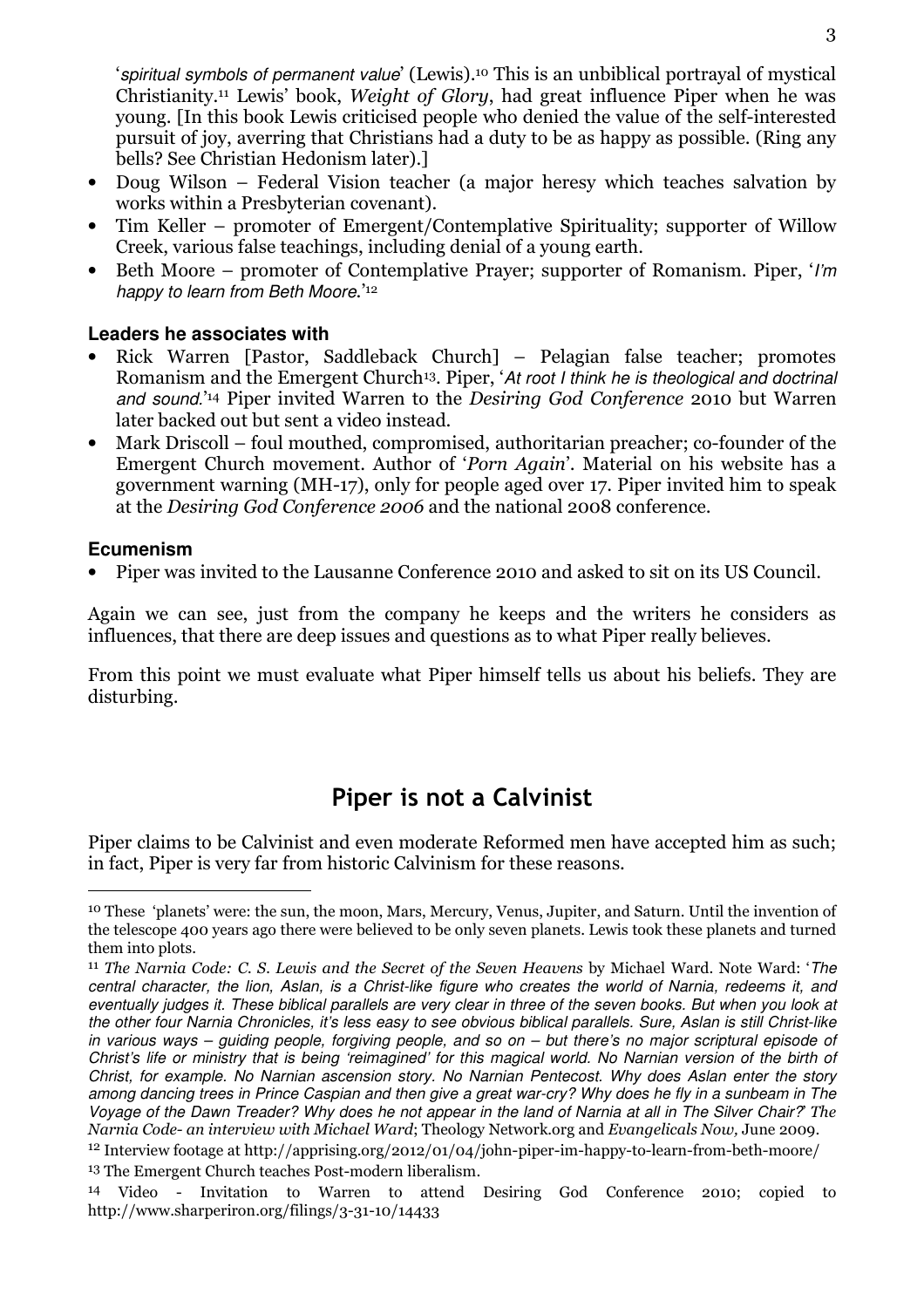#### **He teaches universal atonement**

Most people who, who are having a hard time, they're not all Arminians, having a hard time with limited atonement. That is the atonement that effects something special for a limited group.

I think I know what they all mean, and I'm going to quote Millard Erikson's theology because I think he's right. He says:

'God intended the atonement to make salvation possible for all persons. Christ died for all persons but this atoning death becomes effective only when accepted by the individual. While this is the view of all Arminians, it is also the position of some Calvinists, who are sometimes referred to as sublapsarians.<sup>15</sup>

If that's the view of all Arminians I totally agree with it. No qualifications. So if you say "did christ die for all people" and I say "what do you mean for all people?" and you answer "I mean did he die in such a way so that anybody anywhere who believes will be saved by that blood."

I say "absolutely he did." That's John 3:16 pure and simple. For God so loved the world that he gave his only begotten son in such a way that whoever believes will not perish, I believe that totally without qualification. Every individual person on planet earth who believes in Jesus has their life covered by the blood of Jesus. So you preach that, you stand up on Sunday morning and you say Christ died in such a way so that anybody in this room who believes, your sins are covered by the blood of Jesus.<sup>16</sup>

So, Piper's view of the atonement is that, 'Christ died for all persons but this atoning death becomes effective only when accepted by the individual.' This is pure Arminianism. Piper knows this but agrees with it anyway. He holds this view so that he can preach the Free-Offer, 'you preach … on Sunday morning and you say Christ died in such a way so that anybody in this room who believes, your sins are covered by the blood of Jesus'. This is not Calvinism. Calvinism teaches that the atonement is only effective for the elect and that none of Christ's blood is wasted on those who reject him by divine predestination.

Holding to Amyraldism in the past, which teaches a contradictory Hypothetical Universalism, has led, over time, to Piper developing Arminian universal atonement.

#### **He teaches conditional justification**

This is a key issue: Piper fails to understand Biblical justification and puts the emphasis upon human works instead of Christ's merits, summarised by theologians as his active and passive obedience. [That is, his active obedience in fulfilling the law perfectly, and his passive obedience in submitting to his death on the cross.]

Piper says,

 $\overline{a}$ 

Present justification is based on the substitutionary work of Christ alone, enjoyed in union with him through faith alone. Future justification is the open confirmation and declaration that in Christ Jesus we are perfectly blameless before God. This final judgment accords with our works. That is, the fruit of the Holy Spirit in our lives will be brought forward as the evidence and confirmation of true faith and union with Christ. Without that validating transformation, there will be no future salvation.<sup>17</sup>

<sup>15</sup> Christian Theology, chapter 39, p829. Piper quotes it incorrectly, the proper quote is given here. Erickson rejects Limited Atonement and argues against it the rest of the chapter. Erickson writes, 'In addition, we must consider statements like 2 Peter 2:1, which affirms that some for whom Christ died do perish.' (Christian Theology, chapter 39, p834). 'We conclude that the hypothesis of universal atonement is able to account for a larger segment of the biblical witness with less distortion than is the hypothesis of limited atonement.' (Christian Theology, chapter 39, p835.]

<sup>16</sup> John Piper; Acts 29 conference; The Whole Glory of God – Imputation – Impartation of His righteousness, Part 2.16.

<sup>17</sup> http://contrast2.wordpress.com/2009/11/06/john-pipers-justification-according-to-works/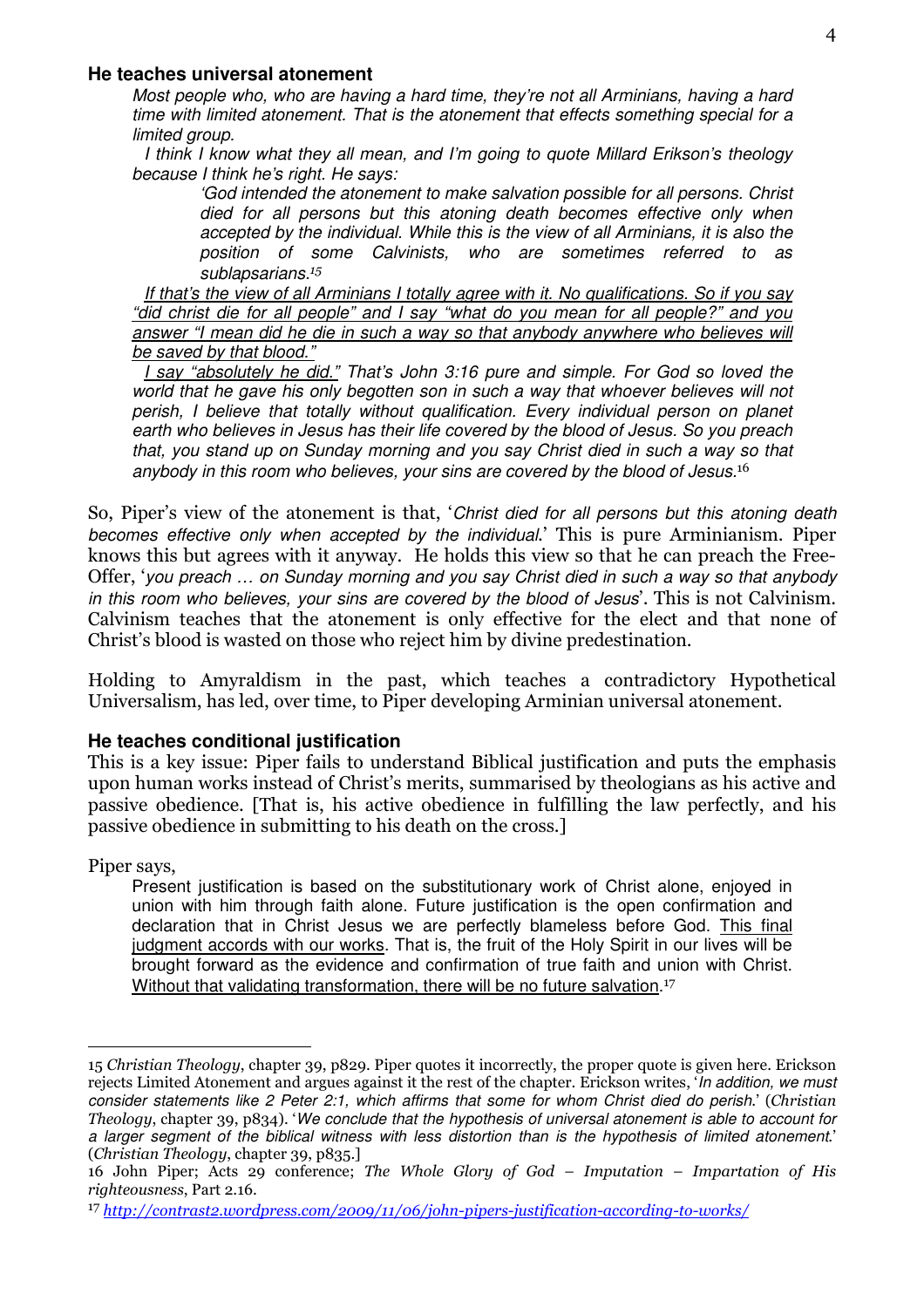Let's take some other quotes from Piper to show that this is not simply miss-statement.<sup>18</sup>

God justifies us on the first genuine act of saving faith, but in doing so he has a view to all subsequent acts of faith contained.

God does not have in view any works of man when he justifies him. We are justified solely on the basis of Christ's merits alone.

We could be confident that because of our faith we already stand righteous before him. Wrong. Again it is because of the merits of Christ's obedience that we stand righteous before God. The faith exercised as the means to gain justification is not a human work but a gift from God.

We must also own up to the fact that our final salvation is made contingent upon the subsequent obedience which comes from faith.

Nothing in our salvation is contingent upon our actions. Salvation is from God. It is 100% controlled by God and provided by God; it is dependent upon man in nothing. The idea that salvation is a combination of our faith, works and God's grace is both the theology of Arminianism and Roman Catholicism.

We are justified on the basis of our first act of faith because God sees in it (like he can see the tree in an acorn) the embryo of a life of faith.

Again Piper puts the emphasis on man's work as in Arminianism. God does not see our initial faith as an embryo of future good works by us. Saving faith is a gift from God not a work of man. But even this does not justify us; we are justified by the work of Christ not our faith. Faith is the God-given means to appropriate Christ's righteousness.

This is why those who do not lead a life of faith with its inevitable obedience simply bear witness to the fact that their first act of faith was not genuine.

Piper does not understand justification and saving faith at all. He is Arminian in this respect.

I think that what Piper is trying to say here is that genuine Christians will do good works and demonstrate their true faith but professing Christians will not. But the way he has expressed this is so theologically sloppy that he has actually promoted heresy. If he cannot see this, on such a fundamental issue, then he should not be a teacher.

It is unequivocal that Piper is confused about justification and expresses his teaching on it in such as way as to promote serious heresy. His expressions actually teach final salvation by works.

# **Summary**

 $\overline{a}$ 

Without looking at other subjects, we can affirm that Piper is unbiblical in his teaching on Christ's atonement and unbiblical in his teaching on justification by faith. These two elements are fundamental to Calvinism. Piper, therefore, cannot be a Calvinist and is unbiblical in essential doctrines. Worse is to come.

<sup>&</sup>lt;sup>18</sup> The quotes are from his website: http://www.desiringgod.org/library/topics/doctrines\_grace/tulip.html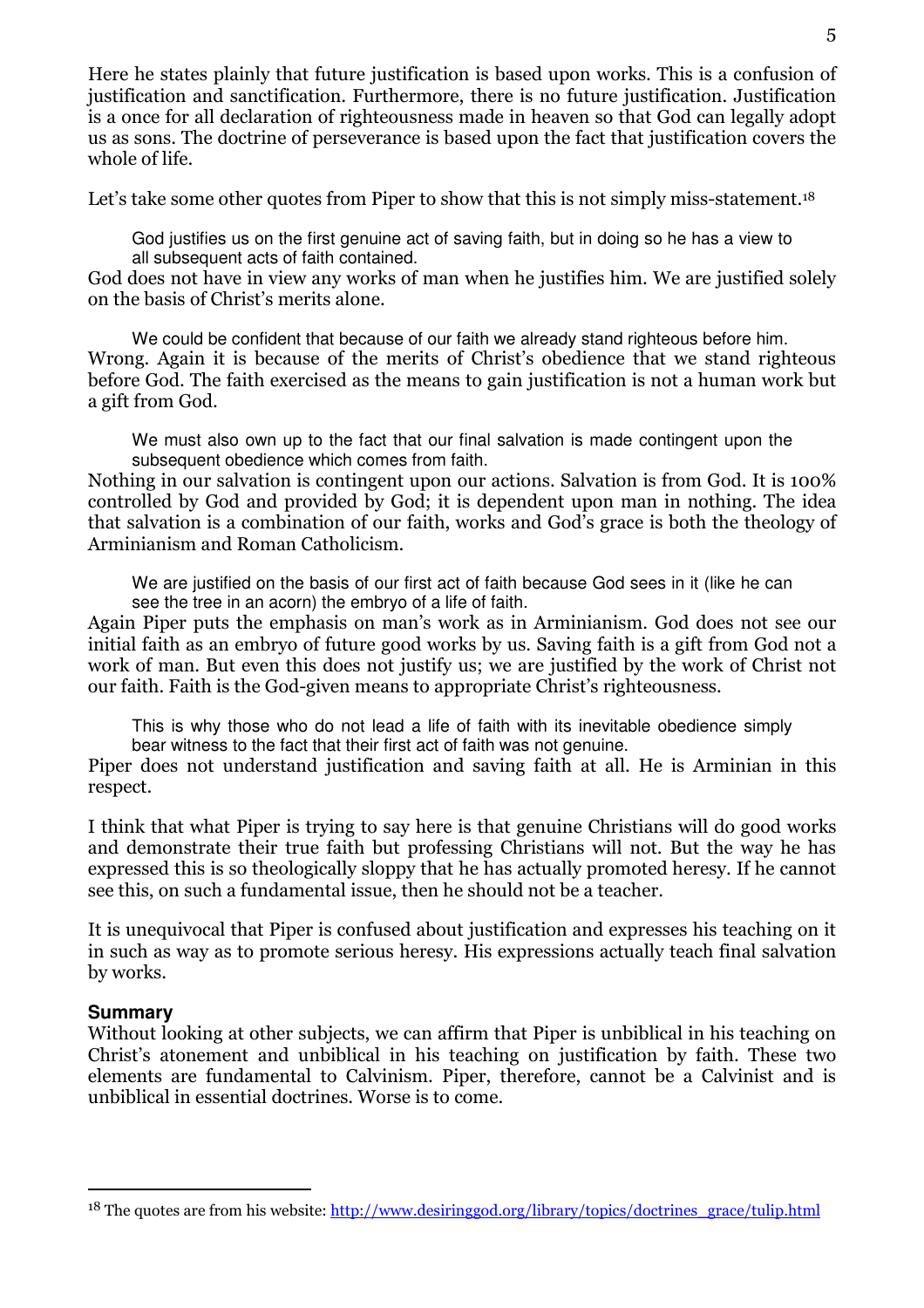# Piper is not Biblical in other areas

#### **He is open to the young earth view of creation**

John Piper says:

 $\overline{a}$ 

The earth is billions of years old if it wants to be, whatever science says it is, it is!<sup>19</sup> His comments in the interview that this is taken from are obtuse, superficial and contradictory. He seems to hold an unusual view of the old Gap Theory<sup>20</sup> so that he can embrace the views of modern science.

His absolute acceptance of modern science is also worrying. Scientific theories change all the time as old theories are overthrown. Would he believe in Eugenics, once accepted as scientific fact? Does he believe in Evolution, often stated as a scientific fact? Does he accept the scientists who state that homosexuality is genetic?

#### He is confused about faith and the life of faith<sup>21</sup>

The focus of my trust is what God promised to do for me in the future.<sup>22</sup>

This is contrary to the focus that God commands in church gatherings every Sunday, which is centred in the bread and wine. The believer is to remember the death of Christ and the resurrection as the centre of his salvation. The believer is not pointed to the future but to the past where the work of Christ achieved everything. Notice Paul's focus, 'we preach Christ crucified' (1 Cor 1:23) and 'I determined not to know anything among you except Jesus Christ and Him crucified.' (1 Cor 2:2) and 'God forbid that I should boast except in the cross of our Lord Jesus Christ' (Gal 6:14). We are to set our minds on Christ not on the consummation of our faith in the future. Christ must be pre-eminent.

Piper is fascinated by this future aspect of the Christian life, mentioning the phrase 'future grace' constantly in his works, beginning in 1995 with, 'The Purifying Power of Living by Faith in....Future Grace'. This future grace is conditional. His focus is the works believers do to complete the work of salvation to meet those conditions. This focus even devalues thanksgiving because it makes the believer look backwards instead of forwards. For Piper it is faith in future grace that motivates obedience, not thanksgiving for what Christ has done.

When we try to make gratitude empower this future obedience, something goes wrong. Gratitude is pri-marily a response to the past grace of God; it malfunctions when forced to function as motivation for the future.<sup>23</sup>

This grace is somewhat like the Roman idea of infused grace; it is subjective and not the gift of God: 'the heart-strengthening power that comes from the Holy Spirit....is virtually the same

<sup>19</sup> http://testallthings.com/2010/12/28/john-pipers-heretical-view-of-creation/ The whole quote is: 'Or he might take Sailhamer's view, which is where I feel at home. His view is that what's going on here is that all of creation happened to prepare the land for man. In verse 1, "In the beginning he made the heavens and the earth," he makes everything. And then you go day by day and he's preparing the land. He's not bringing new things into existence; he's preparing the land and causing things to grow and separating out water and earth. And then, when it's all set and prepared, he creates and puts man there. So that has the advantage of saying that the earth is billions of years old if it wants to be—whatever science says it is, it is—but man is young, and he was good and he sinned. He was a real historical person, because Romans 5 says so, and so does the rest of the Bible.'

<sup>20</sup> Which posits a gap of millions of years between Gen 1:1 and Gen 1:2.

<sup>&</sup>lt;sup>21</sup> I acknowledge a debt to John W Robbins' paper, *Pied Piper*, here, from which I have extracted some key themes.

<sup>22</sup> The Purifying Power of Living by Faith in....Future Grace, p6.

<sup>23</sup> The Purifying Power of Living by Faith in....Future Grace, p47.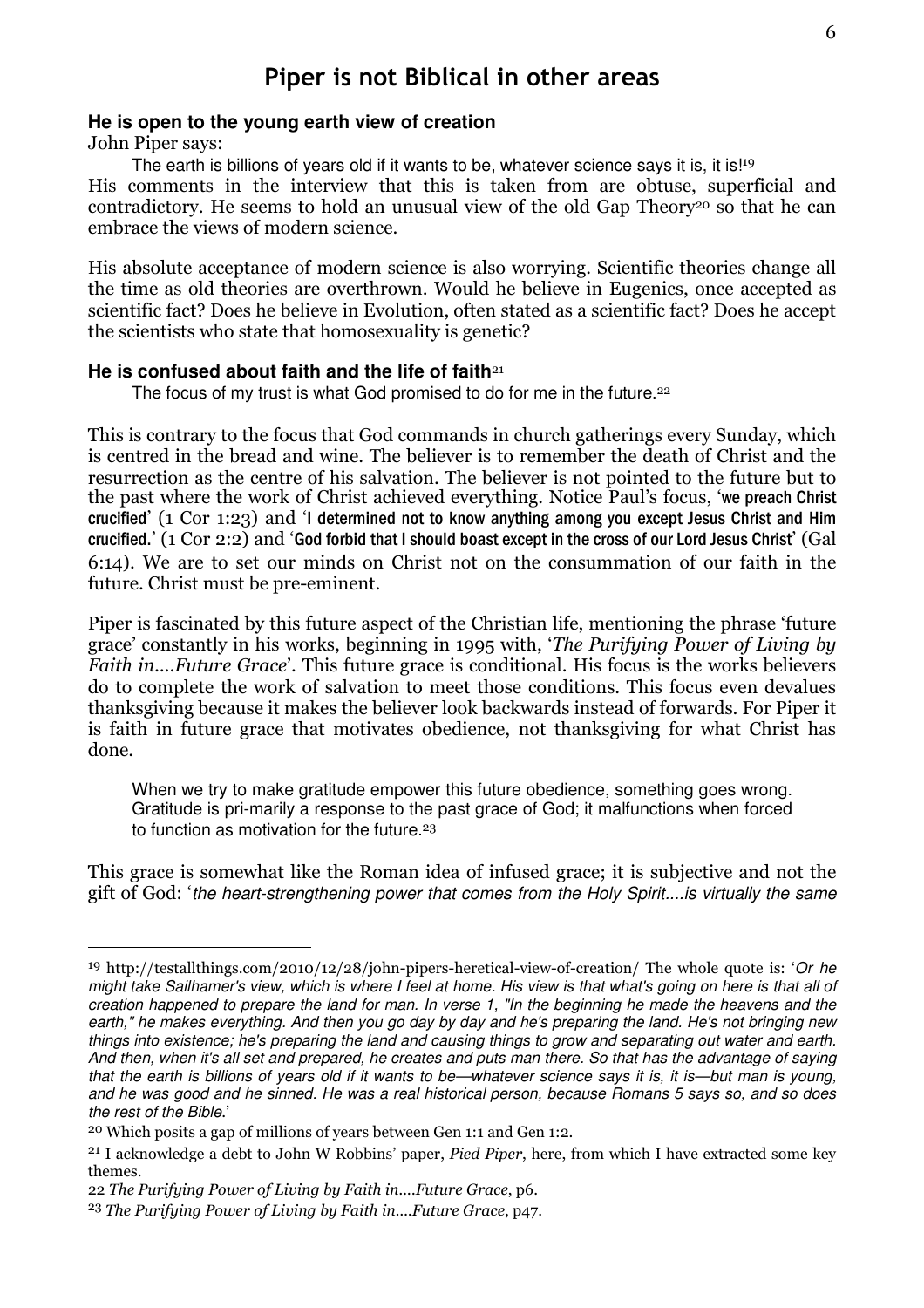as what I mean by future grace'.<sup>24</sup> This is a subtle shifting of our attention from the finished work of Christ in the past, the basis of our standing with God and the work of the Holy Spirit to guide us into understanding what Christ has done for us, instead it centres on our subjective experiences and works. This faith work justifies us in future.25 This rings of the teaching of his mentor, Daniel Fuller.<sup>26</sup>

Piper denies faith when he says, 'All the covenants of God are conditional covenants of grace ... They offer all-sufficient future grace for those who keep the covenant.<sup>'27</sup> In other words, to those who work and fulfil the conditions. This is heresy. Firstly, the New Covenant is not conditional on any work of man but on the work of Christ alone. Secondly, faith is the entrance into this covenant and this faith is a gift; and thirdly, faith is the continuance in the covenant; 'as it is written, "The just shall live by faith"' (Rm 1:17).

In pursuing his argument he writes nonsense, such as: 'It is possible to meet a condition for receiving grace and yet not earn the grace. Conditional grace does not mean earned grace.<sup>228</sup> This contravenes basic English. Meeting a condition to receive grace is a work; conditional grace implies work. If I work to get this grace, then it is earned and thus ceases to be grace (something unmerited). Piper even tries to redefine 'works' to avoid this saying that 'The term "works." refers to the warfare of righteousness unempowered by faith....in future grace.<sup>'29</sup> This is just more semantic nonsense. It is similar to the tactics used by Andrew Fuller (esteemed by Piper) who constantly changed the meaning of words to fool his readers into appropriating the opposite of what they thought. Anyone who plays with words like this, instead of plain teaching, is not to be trusted.

Piper also separates the soul of the believer into an unbiblical dichotomy between the head and the heart: 'belief is not merely an agreement with facts in the head; it is also an appetite for God in the heart.<sup>30</sup> This is also an implicit condemnation of Biblical, rational faith and worship. Belief is actually the trust of the whole soul in following God, where the heart acts upon what the mind knows. The heart and the mind work in union based upon truth.

Piper again attacks the understanding when he says, 'Believing that Christ and his promises are true....is a necessary part of faith. But it is not sufficient to turn faith into saving faith.'31 In fact believing on Christ is enough to save anyone (Mk 16:16; Acts 8:37, 16:31, 19:4; Rm 3:22, 10:10). Often Piper implies the need for something more with purple prose, such as, 'tasting spiritual beauty'. This is not the clarity of theological expression that instructs saints.

In case anyone is not convinced that Piper preaches works salvation he gives us more proof, 'I am hard pressed to imagine something more important for our lives than fulfilling the covenant that God has made with us for our final salvation.'32 This is heresy of the first order. What is most important is that Christ fulfilled the covenant for us. Piper even lists eleven conditions we must fulfil, including loving God, being humble, fearing God etc, but also

<sup>24</sup> Ibid, p69.

<sup>25</sup> Ibid, p191.

<sup>&</sup>lt;sup>26</sup> 'A faith that only looks back to Christ's death and resurrection is not sufficient..... Forgiveness for the Christian also depends on having....a futuristic faith in God's promises. Thus we cannot regard justifying faith as sufficient if it honours only the past fact of Christ's death and resurrection but does not honour the future promises of God.' (Fuller; The Unity of the Bible; Unfolding God's plan for Humanity, p206-207).

<sup>27</sup> The Purifying Power of Living by Faith in....Future Grace, p248.

<sup>28</sup> Ibid, p79.

<sup>29</sup> Ibid, p220.

<sup>30</sup> Ibid, p86.

<sup>31</sup> Ibid, p201.

<sup>32</sup> Ibit, p249.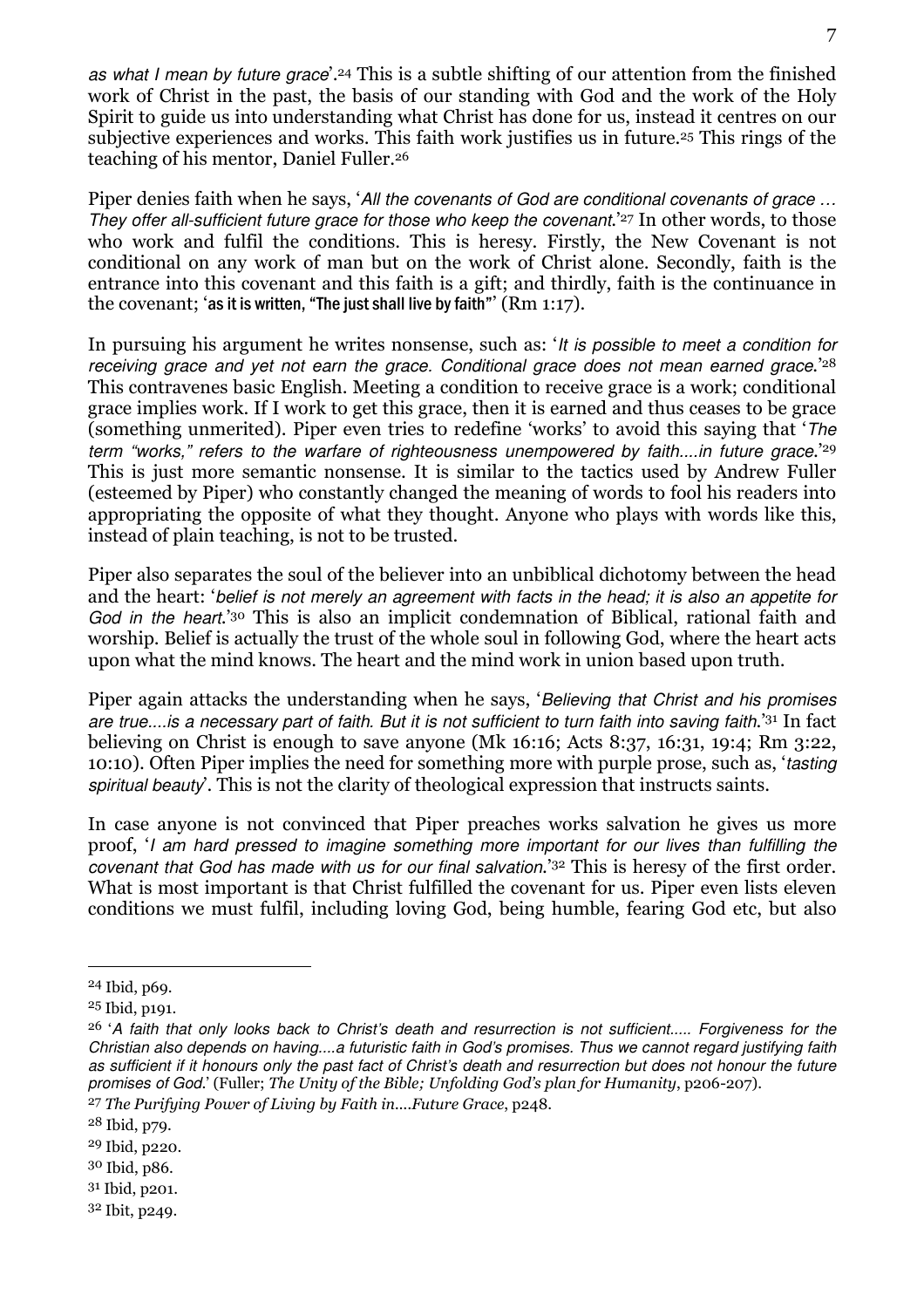doing good deeds. He fails to see that these are the fruit of the Spirit, which he works in us through Christ. This is Christ being formed in us.

Without doubt, Piper's concept of Future Grace more than implies works righteousness in salvation. In this it correlates with many other heretical propositions about work righteousness that are being published in current American churches (such as the New Perspective on Paul, Federal Vision, and Daniel Fuller's works). For this reason alone Piper should be avoided.

### **Christian Hedonism**<sup>33</sup>

 $\overline{a}$ 

This idea is what brought Piper his initial fame, expressed in books like Desiring God (1986), averring that delighting in God is central to the life of faith; 'God is most glorified in us when we are most satisfied in Him'. Other books developed this theme, such as: The Pleasures of God: Meditations on God's Delight in Being God (2000); 'We will be most satisfied in God when we know why God himself is most satisfied in God'.

His basic thesis is that the pursuit of happiness in God is the key dynamic in the life of the Christian, bringing power. In other words, this is a new development in the doctrine of sanctification, which centres on a subjective happiness, albeit based on God.

To glory in God is certainly a good thing; we are called to delight in God, which is the basis of worship. But elevating this principle to be a golden rule above all others and taking a principle of worship and applying it to be the fundamental basis of the Christian walk is an error.

First off, the Bible never centres upon our happiness, certainly not in this life. Personal happiness is simply not in the frame at all. What is enjoined is duty – obedience to God's law. In fact we are, many times, promised suffering and tribulation here because we do not belong to this world which fights against us (Jn 16:33; 2 Tim 3:12; 1 Pt 5:9; Rev 7:14).

Piper strives to make one principle the centre of sanctification. In this he errs just like the many previous single formulae in historical movements like those in Higher Life or the Holiness Movement.34 The pursuit of one single duty while ignoring the many others is a mistake. For instance, the Bible puts a great deal of emphasises upon loving one another as being one of the key duties of the believer. Emphasising delighting in God to the exclusion of loving one another is clearly unbalanced. We must do both (and many more).

Piper quotes Jonathan Edwards in support of his theory; he also mentions the Puritans that featured sermons on delighting in God. But neither Edwards, nor the Puritans made this one duty a central plank of sanctification that would cure all ills alone. Delighting in God is simply one Christian duty among others and the central plank of worship, not our daily walk. Piper's thesis is contrary to the Puritans, the historic evangelicals and the Reformers. Books on Practical Theology always contained expositions of the many duties in the Christian life necessary to prevail, from worship, to thanksgiving, to prayer, to doing good works, to edifying others, to overcoming temptation and securing holiness, to patient endurance, to spiritual warfare.

Piper quotes many Scriptures but none of them corroborate his thesis. For example he uses texts, in support, which actually refer to eternity not now, such as Ps 16:11. He also singles out 'joy' in passages where the context enjoins several duties, not one (e.g. Ps 37:1-8).

<sup>33</sup> I acknowledge for some ideas from an article by Peter Masters in Sword and the Trowel, here (2002, No. 3).

<sup>34</sup> E.g. Hannah Whitall Smith's book The Christian's Secret of a Happy Life (1875).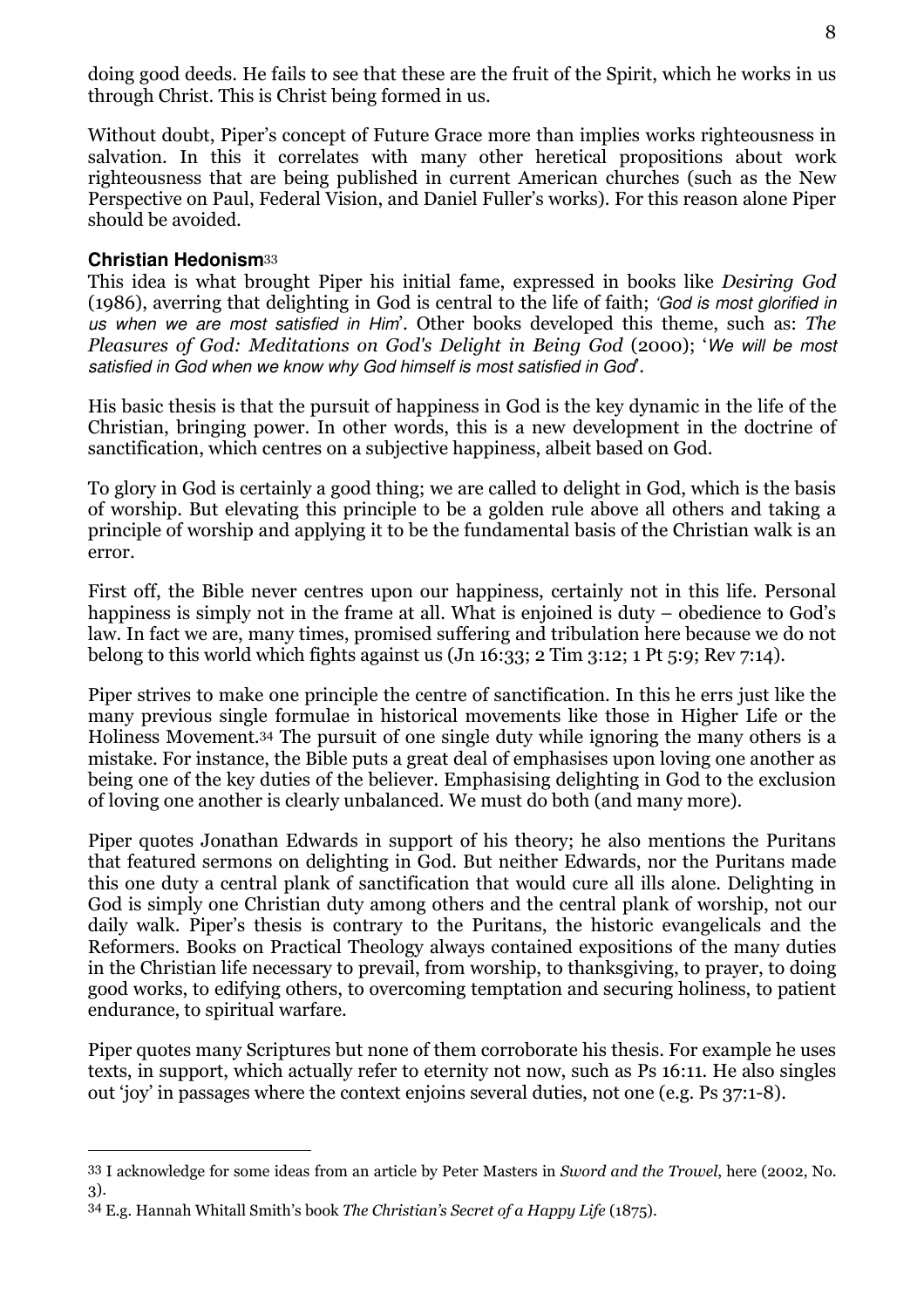Piper's idea suggests a subjectivity in sanctification which is not healthy and this subjectivity has led, over the years since, to a greater fascination with mysticism in Piper (such as endorsing Contemplative Prayer, currently a big American fad and part of the modern syncretism with Romanism). The mystical element in Piper's vision also led him to increasingly embrace the errors of the Charismatic Movement and to subsequent involvement in the Toronto Blessing.

His system leads not only to mysticism (something Piper actually anticipated in the 80s) but it leads to self-centredness. The motivation for joy in God (in Piper's argument) is made to be the benefit I get out of it in the end. The blessings of the Christian life result from having this delight in God. Delighting in God is a Christian duty, with many others, that should be pursued as part of knowing God better; it should not be pursued so that I can get more benefits. When hedonism is centralised, then rational, doctrinal understanding is downgraded and this is a recipe for disaster. When subjectivity is emphasised, confronting error becomes irrelevant.

The Christian life is a balance of many duties.

At the end of the day, does Scripture command this Christian Hedonism; is it clearly enjoined in apostolic teaching? The answer is no; it is not. This alone settles the matter. In fact, both the Lord himself and the apostles gave lists regarding what to do and what not to do in sanctification (e.g. Matt 5-7; 1 Tim 6.11-12; Gal 5.22-23). These lists are the opposite of Piper's single factor formula for the Christian life.

Even in the 80s, Piper knew that this idea ('my vision', 'my theology') was radical, dangerous and not safe (his words). The publishing blurb for Desiring God calls it a 'paradigmshattering work'. It was because it is novel and erroneous.

### **He teaches two contradictory wills in God**

I

Affirming the will of God to save all, while also affirming the unconditional election of some, implies that there are at least "two wills" in God, or two ways of willing. It implies that God decrees one state of affairs while also willing and teaching that a different state of affairs should come to pass. ....Therefore I affirm ... that God loves the world with a deep compassion that desires the salvation of all men. Yet I also affirm that God has chosen from before the foundation of the world whom he will save from sin. ... My contribution has simply been to show that God's will for all people to be saved is not at odds with the sovereignty of God's grace in election.<sup>35</sup>

This idea has been influenced by following Amyraldian theology (whether knowingly or not) and the confused ideas of Andrew Fuller.

God's will is single; his decree is single. This is necessitated by the doctrine of God, which states that he is perfect, immutable, and single (not complicated and contradictory). From the human perspective we may differentiate certain aspects of God's will and many attempts have been made to do this. Most commonly, we can see a decretive will in God, which is his sovereign decision that always comes to pass (such as creation), and also his preceptive will, which is his moral desire [law] for men, which is disobeyed often.

However, what we cannot do is stipulate two contradictory wills in God since this would destroy the divine attributes and God ceases to be God. Such a doctrine is also illogical and nonsensical, yet this is what Piper and many others do.

<sup>35</sup> 'Are There Two Wills in God? Divine Election and God's Desire for All to Be Saved.' From Still Sovereign: Contemporary Perspectives on Election, Foreknowledge, and Grace. Thomas Schreiner/Bruce Ware, editors (Grand Rapids: Baker Books, 2000). This article is now an appendix in The Pleasures of God: Meditations on God's Delight in Being God by John Piper (Sisters: Multnomah, 2 ed., 2000).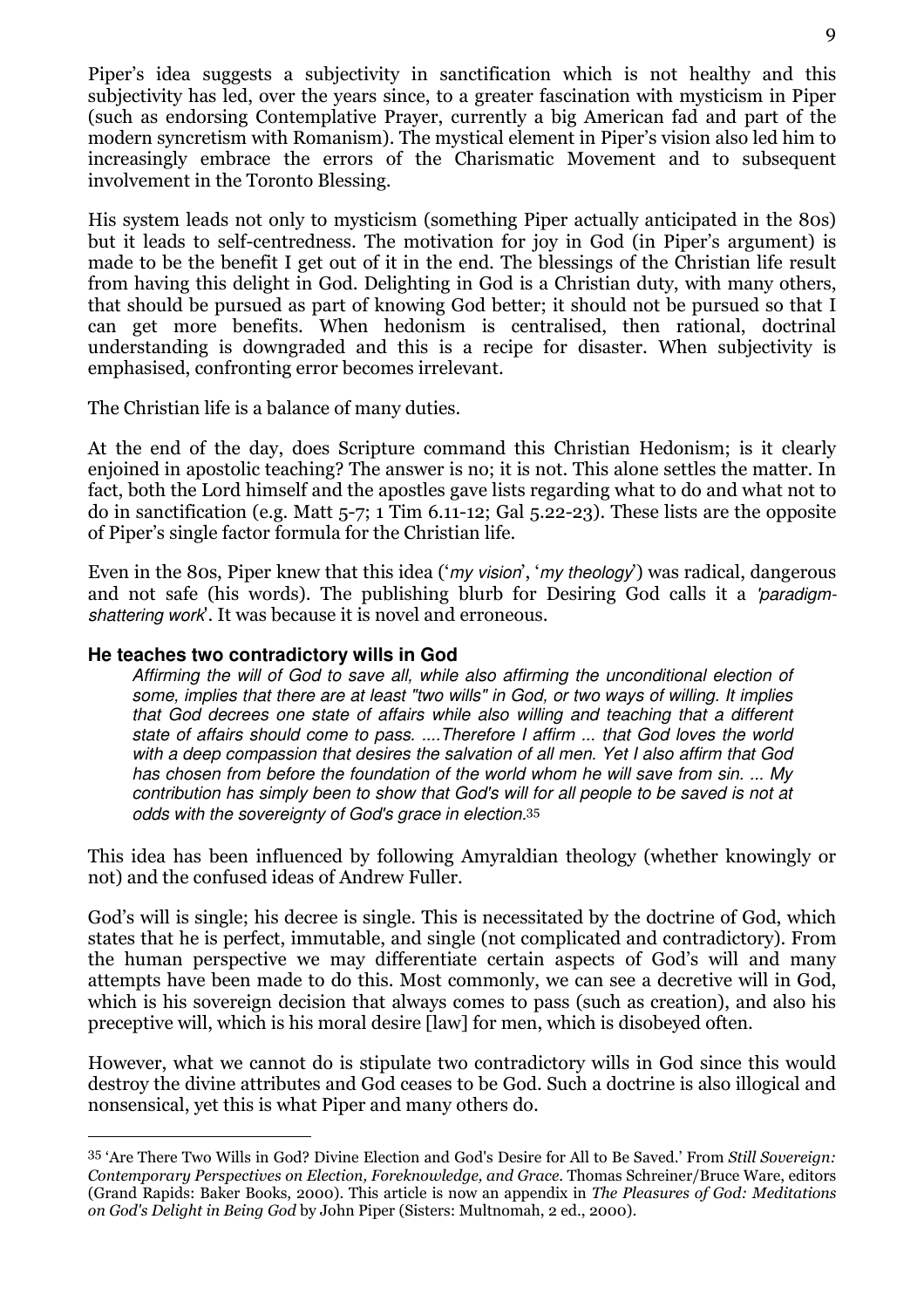Piper says that there is a secret will in God, which only wills the elect to be saved, but that there is a revealed will in God which asserts that he loves all men, sends Christ to die for them and desires the salvation of all. Of course this posits a contradiction in God that he loves those his word says he hates; he desires the salvation of those he has damned; that he favours those he has not chosen; that he gives grace to those he decreed would never receive it and so on.

Sometimes this nonsense is portrayed as a paradox that men cannot understand; but there is no such paradox in Scripture; God's will is clearly stated: God loves some and elects them to salvation in Christ but God also reprobates others and predestines them to destruction. This is Scriptural:

The LORD has made all for Himself, yes, even the wicked for the day of doom. Prov 16:4

What if God, wanting to show His wrath and to make His power known, endured with much longsuffering the vessels of wrath prepared for destruction. Rm 9:22

For the wicked are reserved for the day of doom; they shall be brought out on the day of wrath. Job 21:30

'A stone of stumbling And a rock of offence.' They stumble, being disobedient to the word, to which they also were appointed. 1 Pt 2:8

By covetousness they will exploit you with deceptive words; for a long time their judgment has not been idle, and their destruction does not slumber. 2 Pt 2:3

Then the Lord knows how to deliver the godly out of temptations and to reserve the unjust under punishment for the day of judgment. 2 Pt 2:9

But it is also Protestant and Calvinistic. Here is a selection of Calvinistic and Reformation quotes throughout the last 500 years:

### Martin Luther [1483-1546]

The love and hate of God towards men is immutable and eternal, existing, not merely before there was any merit or work of 'free-will', but before the world was made; [so] all things take place in us of necessity, according as He has from eternity loved or not loved … faith and unbelief come to us by no work of our own, but through the love and hatred of God. 36

### John Calvin [1509-1564]

Solomon also teaches us that not only was the destruction of the ungodly foreknown, but the ungodly themselves have been created for the specific purpose of perishing (Prov. 16:4).<sup>37</sup>

# William Perkins [1558-1602]

The decree of reprobation is that part of predestination whereby God … determined to reject certain men unto destruction and misery, and that to the praise of his justice ... Further, whom God rejecteth to condemnation, those he hateth.<sup>38</sup>

# Samuel Rutherford [1660-1661]

 $\overline{a}$ 

[Spoke of..] God's hatred of the reprobate and love and peace on the elect…[since God's love isl simple not contradictory. 39

<sup>36</sup> Martin Luther, The Bondage of the Will,

<sup>37</sup> Calvin's New Testament Commentaries: Romans and Thessalonians, pp.207-208.

<sup>38</sup> William Perkins, The Work of William Perkins, Sutton Courtenay Press (1969) p250-251.

<sup>39</sup> Samuel Rutherford, Trial and Triumph of Faith, p348-350.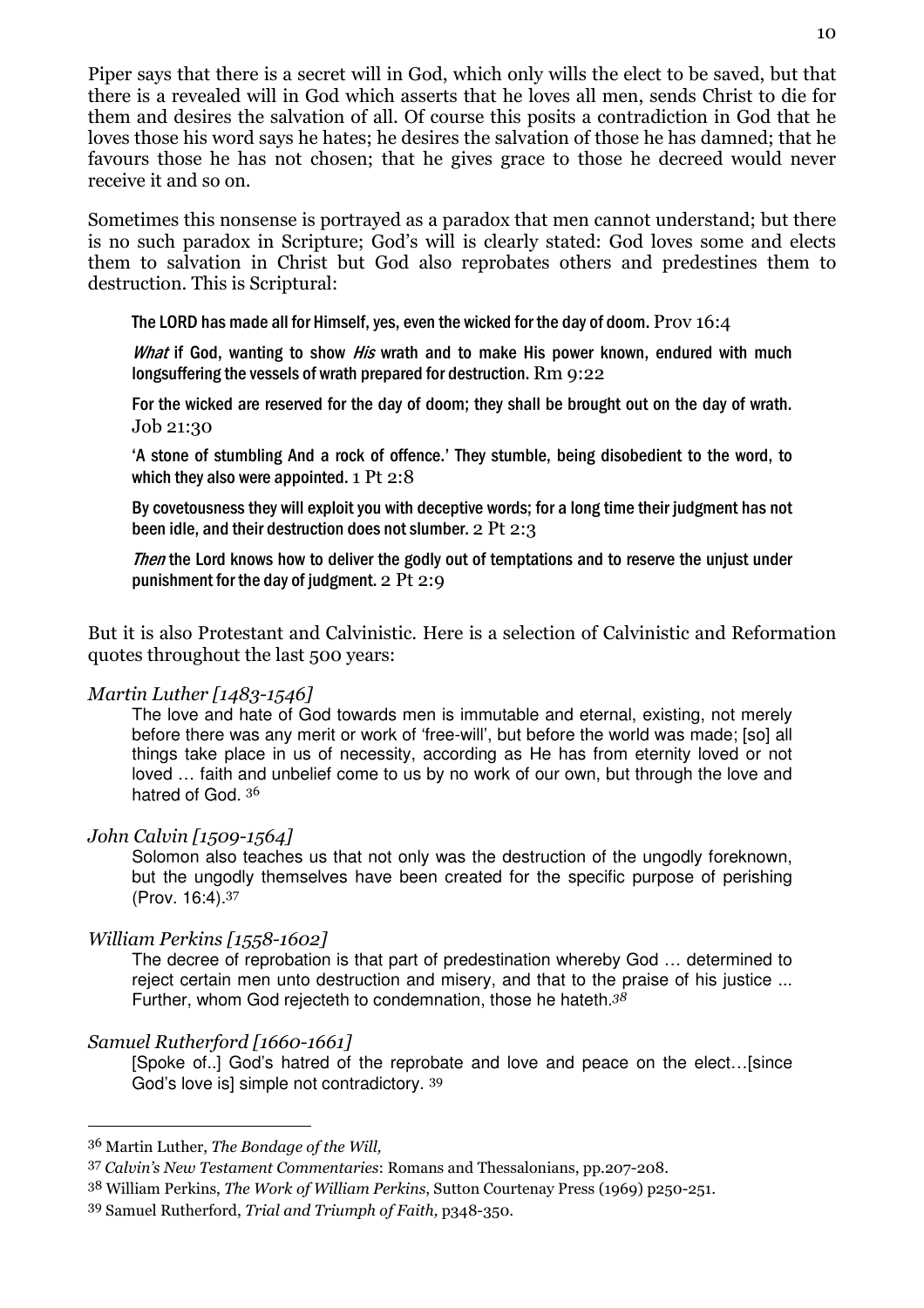#### John Owen [1616-1683]

We deny that all mankind are the object of that love of God which moved him to send his Son to die; God having 'made some for the day of evil', Prov 16:4. 40

It is, therefore, incorrect to translate, as in Psalm 145:9, 15-16 that God is 'merciful' not only to all men but to his whole creation … These all feel the benefits of God's general goodness in his providential upholding of his creation … [but] true mercy … is the fount of all saving faith and repentance, we can distinguish this from all loose and mistaken concepts of 'mercy' displayed by the general work of God in providence. <sup>41</sup>

But those who deny this hatred of sin and sinners, and the disposition to punish them, to be perpetually, immutably, and habitually inherent in God, I am afraid have never strictly weighed in their thoughts the divine purity and holiness. 42

#### Francis Turretin [1623-1687]

Since his love cannot be vain and inefficacious, those whom he loves unto salvation he ought to love fully and even unto the end. … The love treated in John 3:16 … cannot be universal towards each and every one, but special towards a few. <sup>43</sup>

#### James Henry Thornwell [1812-1862]

Sinners are by nature odious and loathsome to God, and are under a righteous sentence of condemnation and death. <sup>44</sup>

The plain doctrine of the Presbyterian Church is that God has no purpose of salvation for all. <sup>45</sup>

The love of God is always connected with the purpose of salvation … unconverted sinners have no lot nor part in it'. God is angry with them every day; "he hateth all workers of iniquity". The special love of God is confined exclusively to the elect. 46

#### Dr. William Cunningham [1805-1861]

Calvin consistently, unhesitatingly, and explicitly denied the doctrine of God's universal grace to all men, -that is omnibus et singulis, to each and every man,- as implying in some sense a desire or purpose or intention to save them all … That Calvin denied the doctrine of God's universal grace or love to all men, as implying some desire or intention of saving them all, and some provision directed to that object, is too evident to any one who has read his writings, to admit of doubt or require proof. ... The fact of Calvin so explicitly denying the doctrine of God's universal grace or love to all men, affords a more direct and certain ground for the inference, that he did not hold the doctrine of universal atonement. <sup>47</sup>

#### BB Warfield [1851-1921]

But just because God is God, of course, no one receives grace who has not been foreknown and afore-selected for the gift; and, as much of course, no one who has been foreknown and afore-selected for it, fails to receive it. Therefore the number of the

<sup>40</sup> John Owen, Works, Vol 10, p44 Banner of Truth Trust (1967), p227. Note all Owen's other arguments in this section.

<sup>41</sup> John Owen, Biblical Theology, p74.

<sup>42</sup> John Owen, Works, vol. 10, p. 514.

<sup>43</sup> Francis Turretin, Institutes of Elenctic Theology, Vol 1, p400, 405.

<sup>44</sup> Thornwell, Works, Vol 2, p158.

<sup>45</sup> Ibid, p161.

<sup>46</sup> Ibid, p162.

<sup>47</sup> William Cunningham, The Reformers and the Theology of the Reformation, T&T Clark, Edinburgh (1962), p398-399.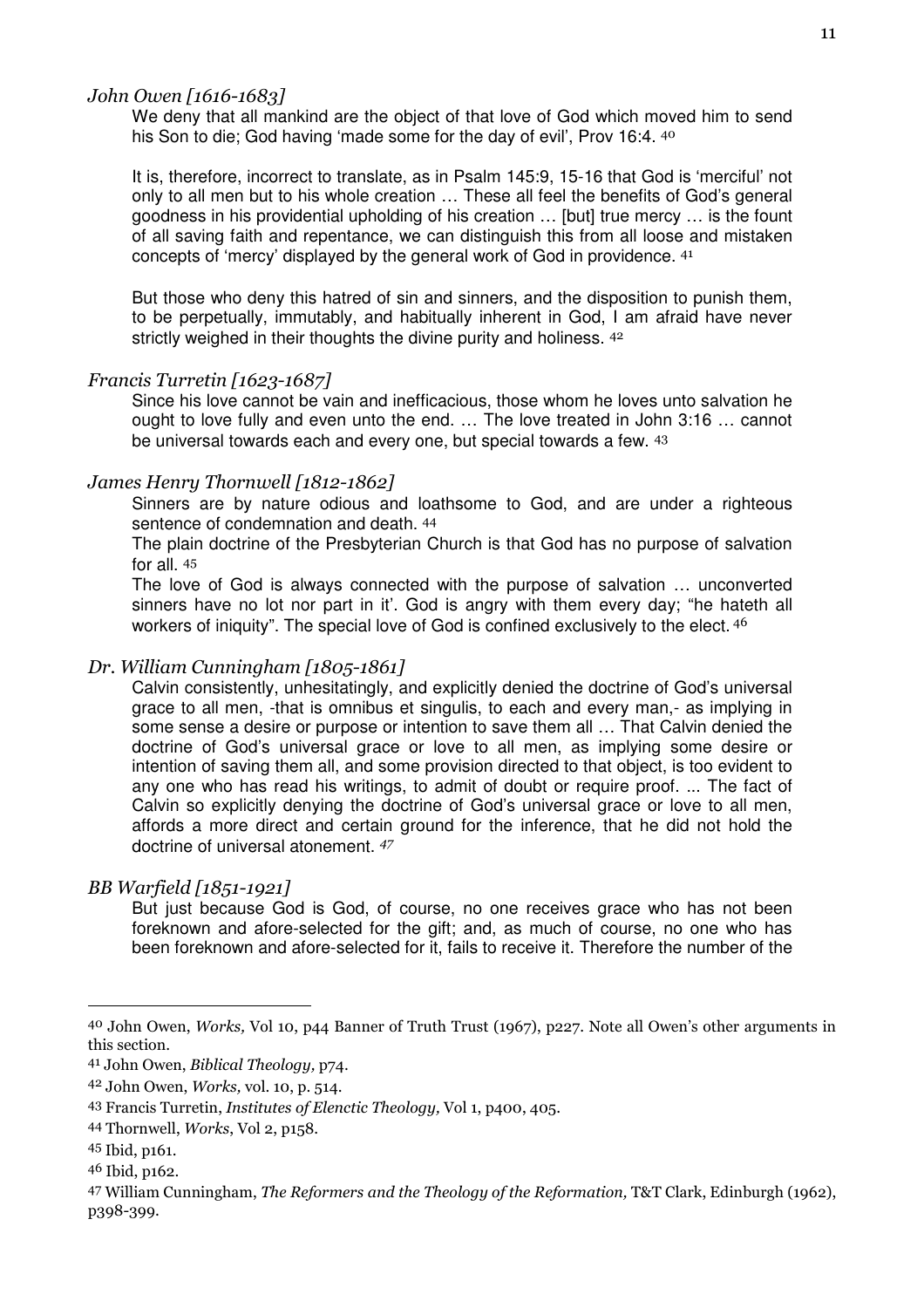predestinated is fixed, and fixed by God.  $48$  What lies at the heart of his [Calvin's] soteriology is the absolute exclusion of the creaturely element in the initiation of the saving process.  $49$ 

A W Pink [1886-1952]

That God loves everybody, is, we may say, quite a modern belief. The writings of the church-fathers, the Reformers or the Puritans will (we believe) be searched in vain for any such concept. Perhaps the late DL Moody … did more than anyone else last century to popularise this concept. <sup>50</sup>

#### John H Gerstner [1914–1996]

We must sadly admit that the majority of Reformed theologians today seriously err concerning the nature of the love of God for reprobates … Most Reformed theologians also include, as a by product of the atonement, the well meant offer of the gospel by which all men can be saved.  $51$ 

Piper is not in line with historic Calvinistic theology but is closer to Arminianism. Indeed, it gives the impression that Piper does not agree with the doctrine of unconditional election.

# Concerning quotes

Muslims, Jews, Christians! Allah and Adonai are only known and loved through the crucified and risen Christ. Jn 8:19; 5:42-43.<sup>52</sup>

What exactly does he mean? Why write such a theologically slovenly statement? Is he suggesting some sort of universalism?

The dark night of the soul.<sup>53</sup>

This is a famous mystical reference originating from the Roman Catholic mystic St John of the Cross. However, Piper has supported other forms of Roman mysticism. Taken on its own, this could just be an unwise use of a term; but coupled with Piper's other mystical influences and theories this raises more concern.

[Richard Foster calls for] new prophets to arise in our day ... [Piper responds] And when they arise, one way that we fight for joy in God is to read what they write.<sup>54</sup>

The current legions of Charismatic prophets are one of the causes of heresy in the church. Reading what these people write will only do harm. Piper just gives such people carte blanche. Furthermore, what on earth does he mean by saying that we have to 'fight for joy in God' by reading a book? This is typical of Piper's flowery prose that is semantically meaningless but sounds emotive.

<sup>48</sup> BB Warfield, Introduction To Augustin's Anti-Pelagian Writings; Nicene & Post Nicene Fathers, First Series, Volume 5, p106. See also, Augustine & The Pelagian Controversy, Works Vol 4, (Baker, 1991), p408. 49 Warfield, Calvinism, Works, Vol 5, p359.

<sup>50</sup> A W Pink, The Sovereignty of God, Baker, p200. The Banner of Truth edition ruthlessly extracted large portions of this work which condemn such universal notions as God loving everyone (up to 40%, including key appendices) without any notification or explanation.

<sup>51</sup> John H Gerstner, Wrongly Dividing the Word of Truth, p125.

<sup>52</sup> Tweet: 3:00 AM - 19 Jan 12.

<sup>53</sup> Piper; When I Don't Desire God, p217, 229.

<sup>54</sup> Piper; When I Don't Desire God, p193.